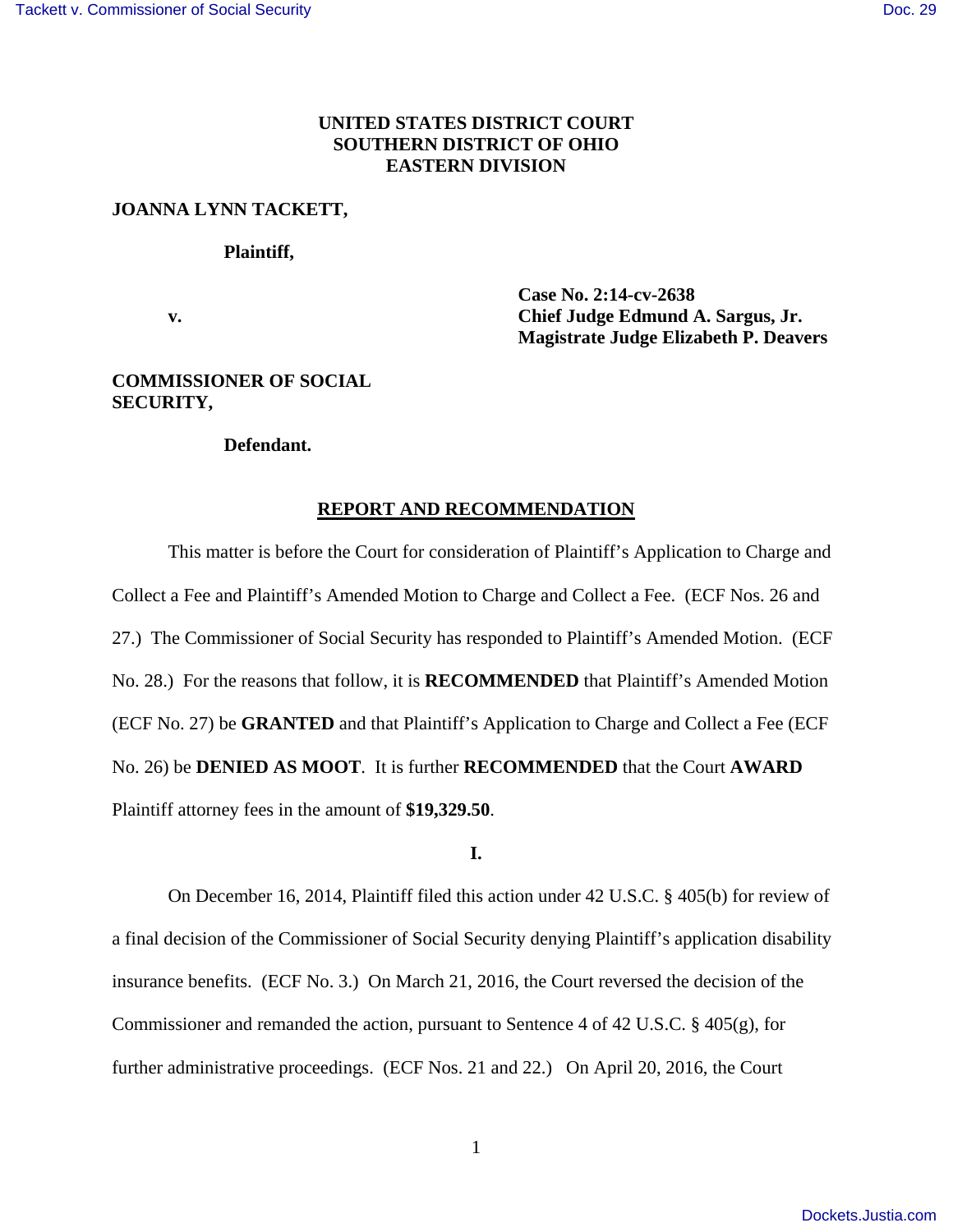granted the parties' stipulation for an award of attorney fees in the amount of \$5,750.00, pursuant to the Equal Access to Justice Act, 28 U.S.C. § 2412 ("EAJA"). (ECF No. 25.)

On remand pursuant to the Court's judgment, the Administrative Law Judge issued a favorable decision and the parties agree that twenty-five percent of the amount of past due benefits owed to Plaintiff is \$14,238.50. (ECF No. 26 at PAGEID ## 1063–64, 1066; ECF No. 28 at 2.) Twenty-five percent of the amount of past due benefits owed to Plaintiff's two qualifying dependents is \$2,545.50 each. (ECF No. 27 at PAGEID ## 1079–90.)

On July 27, 2017, Plaintiff's counsel filed an Application to Charge and Collect a Fee, seeking \$14,238.50 in fees. (ECF No. 26.) In support, counsel attached billing records and a contingency fee agreement he reached with Plaintiff entitling him to twenty-five percent of past due benefits. (ECF No. 26-1 at PAGEID # 1073.) On August 14, 2017, Plaintiff's counsel filed an Amended Motion to Charge and Collect a Fee, seeking \$19,335.50 in fees, which represents twenty-five percent of the total amount past due to Plaintiff and her two qualifying dependents. (ECF No. 27.) Plaintiff's counsel agrees that the \$5,750.00 previously awarded pursuant to the EAJA will serve as an offset against the amount sought. (*Id*.) The Commissioner calculates twenty-five percent of the total amount past due to Plaintiff and her two qualifying dependents as \$19,329.50. (ECF No. 28 at 2.) The Commissioner submits that the Court has discretion to either reduce the fee sought by counsel or award the full twenty-five percent fee. (ECF No. 28.)

#### **II.**

Counsel moves for fees pursuant to 42 U.S.C. § 406(b), which provides in relevant part:

Whenever a court renders a judgment favorable to a claimant under this subchapter who was represented before the court by an attorney, the court may determine and allow as part of its judgment a reasonable fee for such representation, not in excess of 25 percent of the total of the past-due benefits to which the claimant is entitled by reason of such judgment . . . .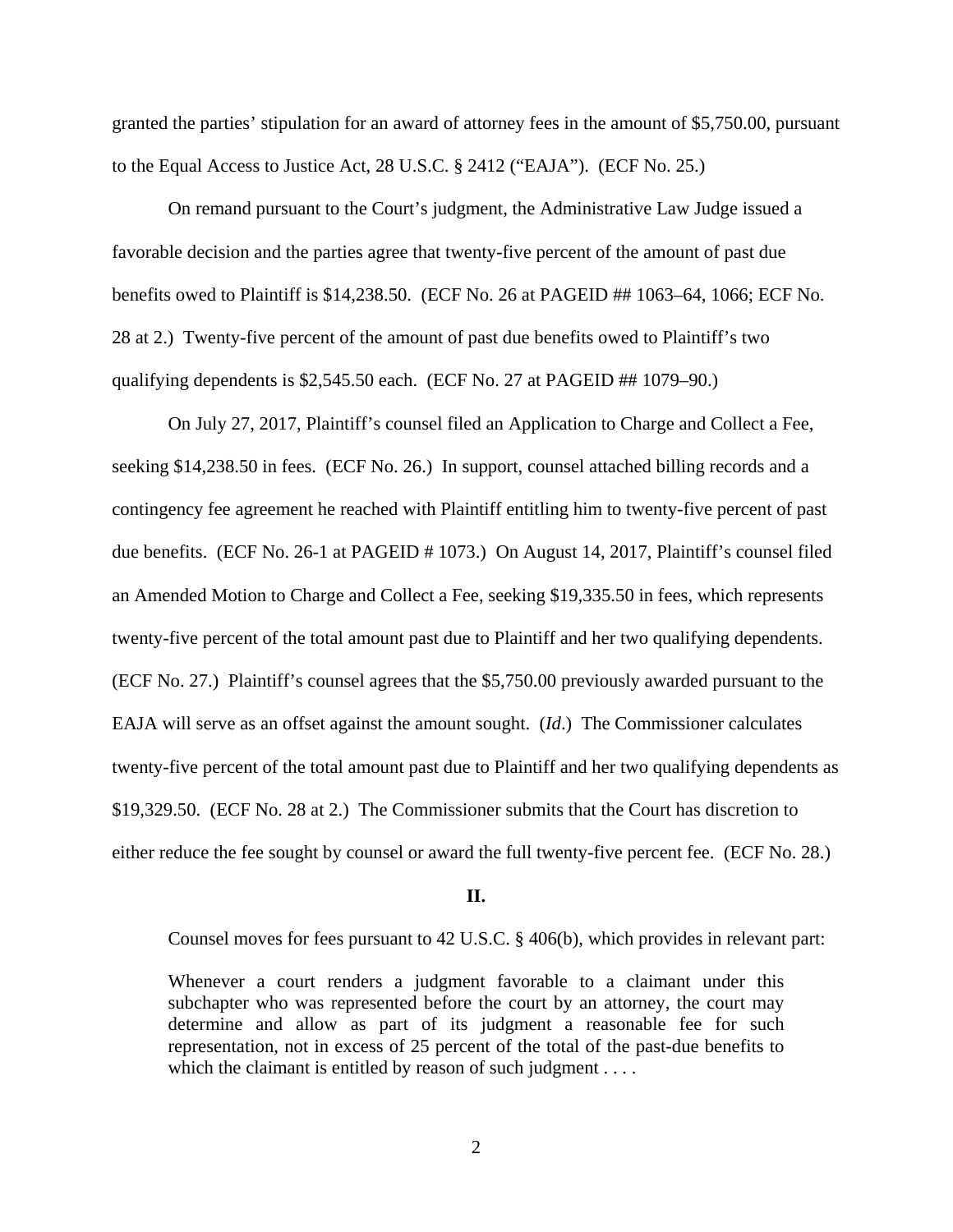42 U.S.C. § 406(b)(1)(A). Pursuant to this statute, the Court may only award fees for work done at the district court level. *Horenstein v. Sec'y of Health & Human Servs.*, 35 F.3d 261, 262 (6th Cir. 1994) ("[I]n cases where the court remands the case back to the Secretary for further proceedings, the court will set the fee—limited to 25 percent of past-due benefits—for the work performed before it, and the Secretary will award whatever fee the Secretary deems reasonable for the work performed on remand and prior administrative proceedings."); *see also Gisbrecht v. Barnhart*, 535 U.S. 789, 794 (2002) ("The statute deals with the administrative and judicial review stages discretely: § 406(a) governs fees for representation in administrative proceedings; § 406(b) controls fees for representation in court.").

 In evaluating the reasonableness of requested fees, the Court "begin[s] by using twentyfive percent of the past due benefits as a benchmark." *Rodriquez v. Bowen*, 865 F.2d 739, 746 (6th Cir. 1989) ("While we use that mark as a starting point for the court's analysis, we emphasize that it is not to be viewed as *per se* reasonable."). When a claimant has entered into a contingency fee agreement entitling counsel to twenty-five percent of past-due benefits awarded, the Court presumes, subject to rebuttal, that the contract is reasonable. *Id.* at 746. The Court, however, still stands as an "independent check" on the reasonableness of such arrangements. *Gisbrecht v. Barnhart*, 535 U.S. 789, 807 (2002).

 In assessing the reasonableness of a fee, the Court can consider a variety of factors including the hours spent in representation and "the lawyer's normal hourly billing charge for noncontingent-fee cases." *Id.* at 808. The Court should reduce fees in situations where counsel "would otherwise enjoy a windfall because of either an inordinately large benefit award or from minimal effort expended." *Rodriquez*, 865 F.2d at 746. Even in contingency-agreement cases, the Court may calculate hourly rates in considering whether an award results in a windfall.

3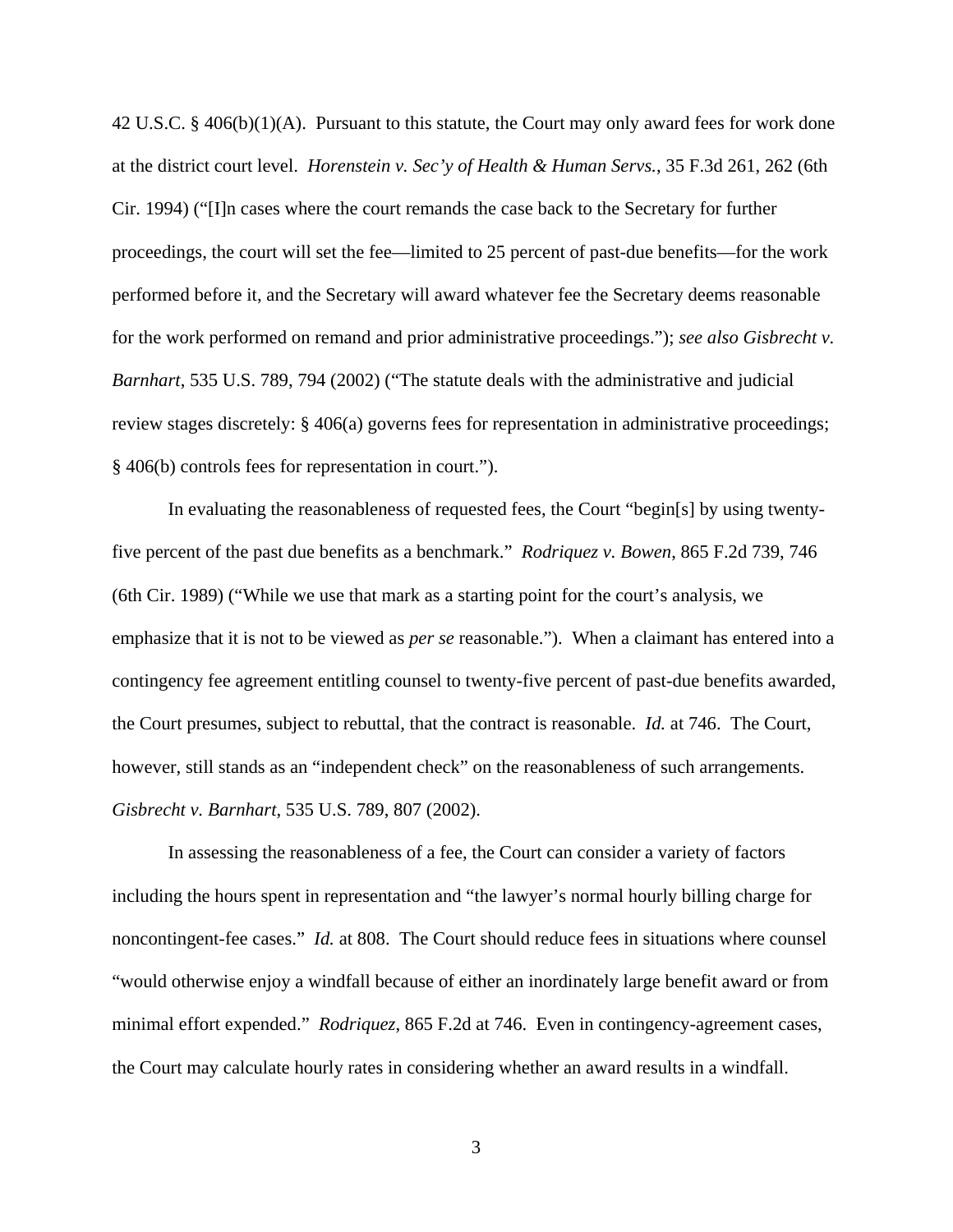*Hayes v. Sec'y of Health & Human Servs.*, 923 F.2d 418, 421–22 (6th Cir. 1990). The United

States Court of Appeals for the Sixth Circuit, however, has expressed dissatisfaction with the use of an across-the-board, strict hourly rate limitation:

[A] windfall can never occur when, in a case where a contingent fee contract exists, the hypothetical hourly rate determined by dividing the number of hours worked for the claimant into the amount of the fee permitted under the contract is less than twice the standard rate for such work in the relevant market. We believe that a multiplier of 2 is appropriate as a floor in light of indications that social security attorneys are successful in approximately 50% of the cases they file in the courts. Without a multiplier, a strict hourly rate limitation would insure that social security attorneys would not, averaged over many cases, be compensated adequately.

*Id.* at 422.

 $\overline{a}$ 

 Finally, although a claimant may be awarded fees under the Social Security Act and the EAJA, "any funds awarded pursuant to the EAJA serve as reimbursement to the claimant for fees paid out of his or her disability award to his or her counsel" and counsel must return the smaller fee to the claimant. *Jankovich v. Bowen*, 868 F.2d 867, 871 (6th Cir. 1989).

## **III.**

 In this case, in light of the information provided, the Court finds that counsel's requested fees are reasonable. First, to clarify the record, twenty-five percent of the amount of past due benefits to Plaintiff and her two qualifying dependents is \$19,329.50.<sup>1</sup> Counsel represents that he has expended 90.50 hours in this matter and that his hourly rate representing Plaintiff is \$150.12. (ECF No. 26 at 2; ECF No. 26-1 at PAGEID ## 1067–72; ECF No. 27 at 2.) However, the 90.50 hours cited by counsel includes time expended at the administrative level. (ECF No. 26-1 at PAGEID ## 1067–72.) As set forth above, the Court may award fees only for work done

<sup>&</sup>lt;sup>1</sup> The Court calculates this total by adding \$14,238.50 (twenty-five percent of amount of past due benefits to Plaintiff), \$2,545.50 (twenty-five percent of amount of past due benefits to Plaintiff's first qualifying dependent), and \$2,545.50 (twenty-five percent of amount of past due benefits to Plaintiff's second qualifying dependent).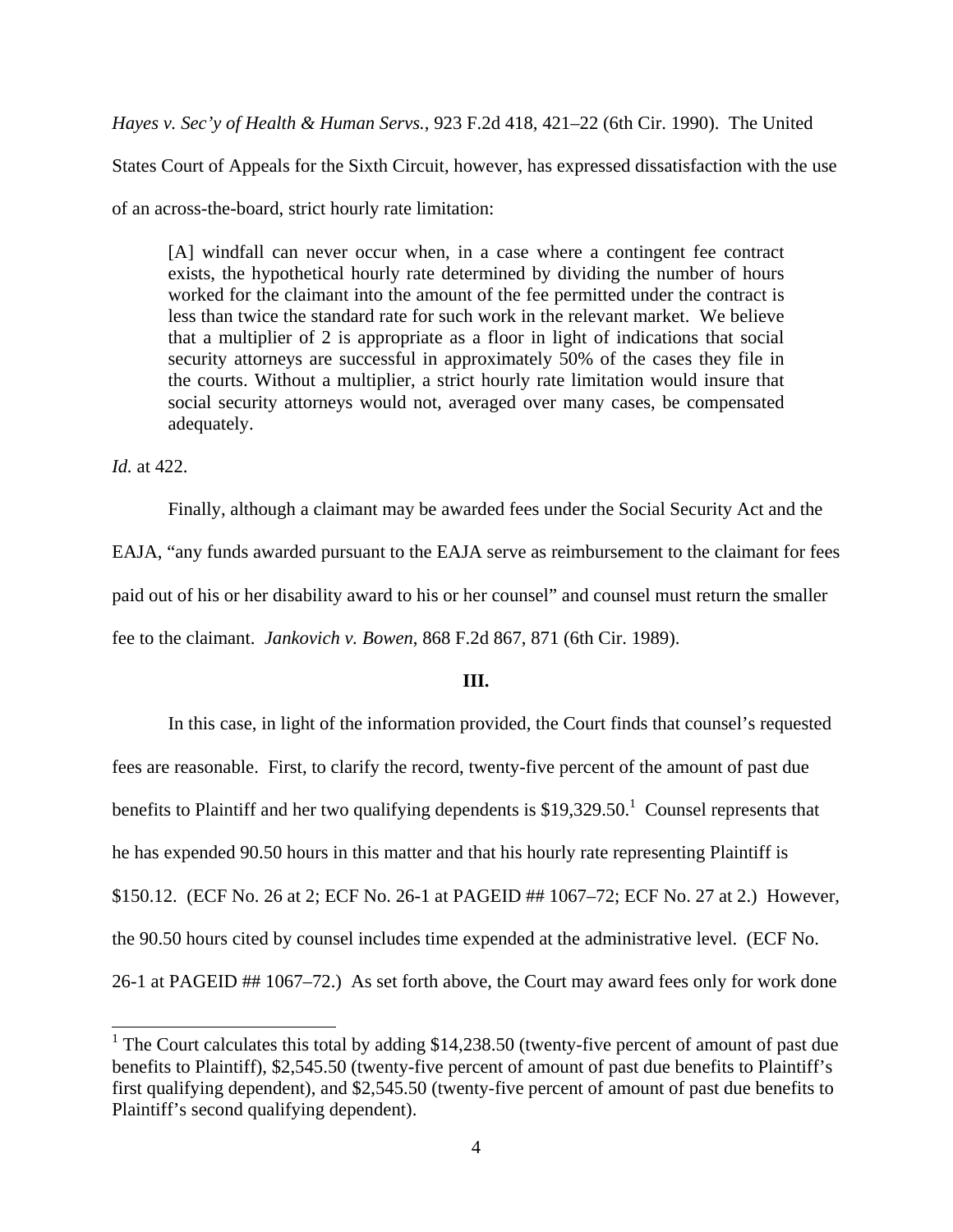at the district court level. *Horenstein*, 35 F.3d at 262. Counsel expended approximately thirtyfive hours of work before this Court between December 2014 (when the case was filed in this Court) and March 2016 (when the Court reversed and remanded the action), resulting in a hypothetical hourly rate of approximately \$552.00 (\$19,329.50 divided by 35 hours). (ECF No. 26-1 at PAGEID ## 1069–72). Although this rate exceeds the "multiplier of 2" floor set in *Hayes*, the Undersigned cannot say, given the contingent nature of Social Security Appeals, that such a fee results in an unjust windfall. As previously discussed, counsel obtained a good result for Plaintiff, which resulted in a favorable decision upon remand. In addition, counsel has produced a contingency fee agreement indicating that Plaintiff agreed to pay him twenty-five percent of any past-due benefits awarded. Counsel has also agreed to reduce the Section 406(b) fee request by the \$5,750.00 previously awarded under the EAJA. Moreover, this Court has awarded comparable or higher hourly rates in similar cases. *See*, *e.g.*, *Bennett v. Comm'r of Soc. Sec*, No. 2:15-cv-090, 2017 WL 1487593, at \*2 (S.D. Ohio Apr. 26, 2017) (finding that a \$540.00 hourly rate "is presumptively reasonable" and recommending that fee request be granted), *adopted*, 2017 WL 2364378 (S.D. Ohio May 30, 2017) (Sargus, J.); *Smith v. Comm'r of Soc. Sec*., No. 2:10-cv-701, 2014 WL 618996, at \*2 (S.D. Ohio Feb. 18, 2014) (recommending fee request of effective hourly rate of \$750.00), *adopted*, 2014 WL 1046025 (S.D. Ohio Mar. 17, 2014) (Sargus, J.); *Havens v. Comm'r of Soc. Sec*., No. 2:12-cv-637, 2014 WL 5308595, at \*2 (S.D. Ohio Oct. 16, 2014) (finding that an effective hourly rate of \$750.00 is reasonable), *adopted*, 2014 WL 6606342 (S.D. Ohio Nov. 20, 2014) (Smith, J.). Finally, the Undersigned notes that the Commissioner submits that the Court has discretion to either reduce the fee sought by counsel or award the full fee requested. (ECF No. 28.)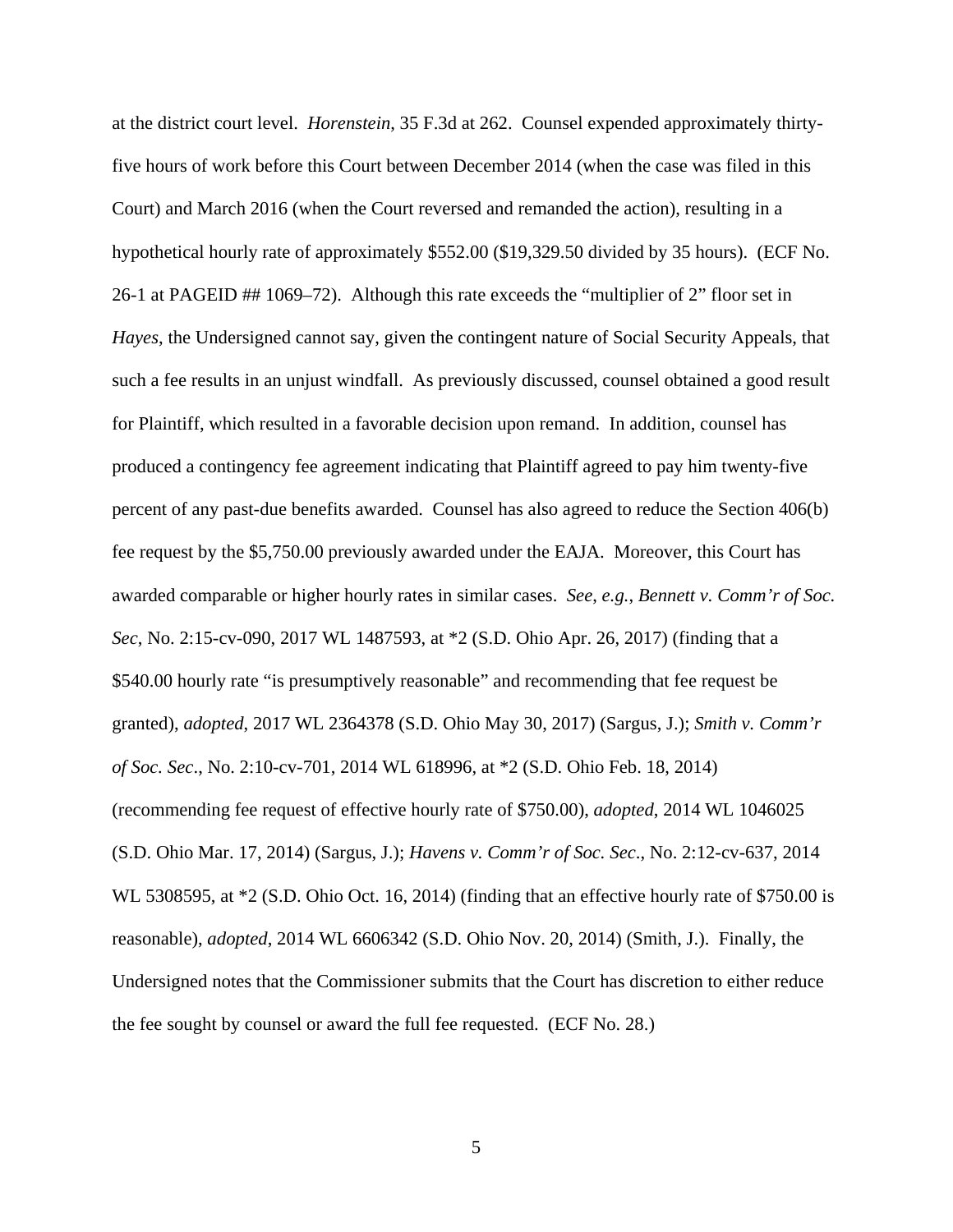For the foregoing reasons, it is **RECOMMENDED** that Plaintiff's Amended Motion (ECF No. 27) be **GRANTED** and that Plaintiff's Application to Charge and Collect a Fee (ECF No. 26) be **DENIED AS MOOT**. It is further **RECOMMENDED** that the Court **AWARD** Plaintiff attorney fees in the amount of **\$19,329.50, with a refund to be made to Plaintiff of the \$5750.00 previously awarded under the EAJA.**

#### **PROCEDURE ON OBJECTIONS**

If any party seeks review by the District Judge of this Report and Recommendation, that party may, within fourteen (14) days, file and serve on all parties objections to the Report and Recommendation, specifically designating this Report and Recommendation, and the part in question, as well as the basis for objection. 28 U.S.C.  $\S$  636(b)(1); Fed. R. Civ. P. 72(b). Response to objections must be filed within fourteen (14) days after being served with a copy. Fed. R. Civ. P. 72(b).

The parties are specifically advised that the failure to object to the Report and Recommendation will result in a waiver of the right to *de novo* review by the District Judge and waiver of the right to appeal the judgment of the District Court. *See, e.g., Pfahler v. Nat'l Latex Prod. Co.*, 517 F.3d 816*,* 829 (6th Cir. 2007) (holding that "failure to object to the magistrate judge's recommendations constituted a waiver of [the defendant's] ability to appeal the district court's ruling"); *United States v. Sullivan*, 431 F.3d 976, 984 (6th Cir. 2005) (holding that defendant waived appeal of district court's denial of pretrial motion by failing to timely object to magistrate judge's report and recommendation). Even when timely objections are filed, appellate review of issues not raised in those objections is waived. *Robert v. Tesson*, 507 F.3d 981, 994

**IV.**